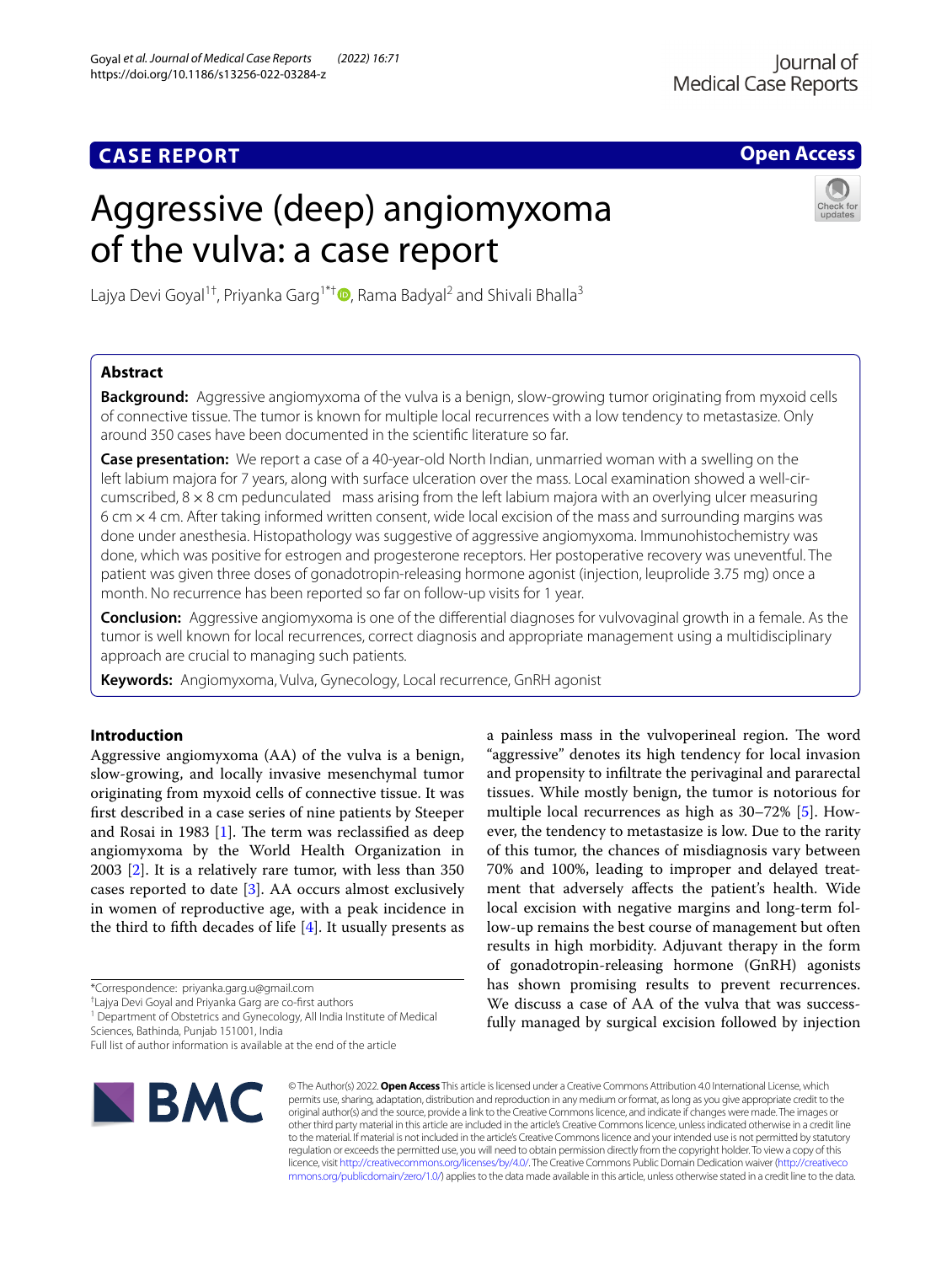of leuprolide to avert relapse of the tumor, and present a brief literature review.

## **Case presentation**

A 40-year-old North Indian, unmarried, nulliparous woman came to gynecology Out Patient Department (OPD) with a swelling on the left labium majora for 7 years, slowly growing in size. There was ulceration over the mass associated with serosanguinous discharge. Past medical and family history was unremarkable. On general examination, the patient was moderately built and afebrile. There was no evidence of jaundice, anemia, cyanosis, lymphadenopathy, clubbing, weight loss, or any bowel and bladder function alterations. Her menstrual cycles were regular with normal flow. She was a known case of epilepsy and was on tablet levetiracetam 500 mg once daily. She had a history of hemithyroidectomy 6 years back and was on thyroxine tablet 50 μg once daily. Her abdomen was soft and nontender. On local examination, a well-circumscribed,  $8 \times 8$  cm pedunculated mass arose from left labium majora lateral to introitus at fve o'clock position. On palpation, the mass was nontender, nonreducible, and soft in consistency. There was an overlying ulcer measuring 6 cm  $\times$  4 cm, and the floor was covered with unhealthy pale granulation tissue. There was mild serosanguinous discharge from the ulcer (Fig. [1](#page-1-0)). No inguinal lymphadenopathy was seen. On gynecological examination, the uterus was normal in size with a healthy cervix and vagina. Her baseline investigations were normal. Ultrasonography (USG) of the abdomen and pelvis was normal. Magnetic resonance imaging (MRI) could not be done due to fnancial constraints on the part of the patient. After taking informed written consent, wide local excision of the mass and surrounding margins was done under anesthesia. There was a moderate amount of bleeding during the surgery. The specimen was sent for histopathological examination. On histopathology, the tumor was composed of spindle and stellate-shaped cells in a myxoid matrix suggestive of aggressive angiomyxoma with tumor free margins (Fig. [2](#page-1-1)). Immunohistochemistry was done, which was positive for estrogen and progesterone receptors. Her postoperative recovery was uneventful. On the third day post-surgery, the patient was sent home in good general condition, with hemoglobin of 10 gm%. Due to the high propensity of the tumor for local recurrences, the patient was given three doses of GnRH agonist (injection, leuprolide 3.75 mg) once a month. No recurrence has been reported so far on follow-up visits for 1 year.

## **Discussion**

Angiomyxomas are recognized as superficial (cutaneous myxoma) or aggressive. Superfcial angiomyxomas occur more commonly in middle-aged patients presenting as a single nodule or a polypoidal mass in the head and neck region, trunk, and lower extremities. They are easily confused with skin tags, cysts, or neurofbroma and are commonly associated with Carney's complex (a triad of cardiac myxomas, spotty pigmentation, and endocrine overactivity). AA is reported almost exclusively in women of reproductive age, with occasional cases seen in perimenopausal females and children. This may be attributed to the hormone-responsive nature of the tumor, as its growth is stimulated by estrogen and progesterone, backed by a case report of rapid enlargement

<span id="page-1-0"></span>

labium majora with overlying skin ulceration



<span id="page-1-1"></span>**Fig. 2** Histological section [hematoxylin and eosin (H&E), ×100] showing blood vessels of varying size against myxoid background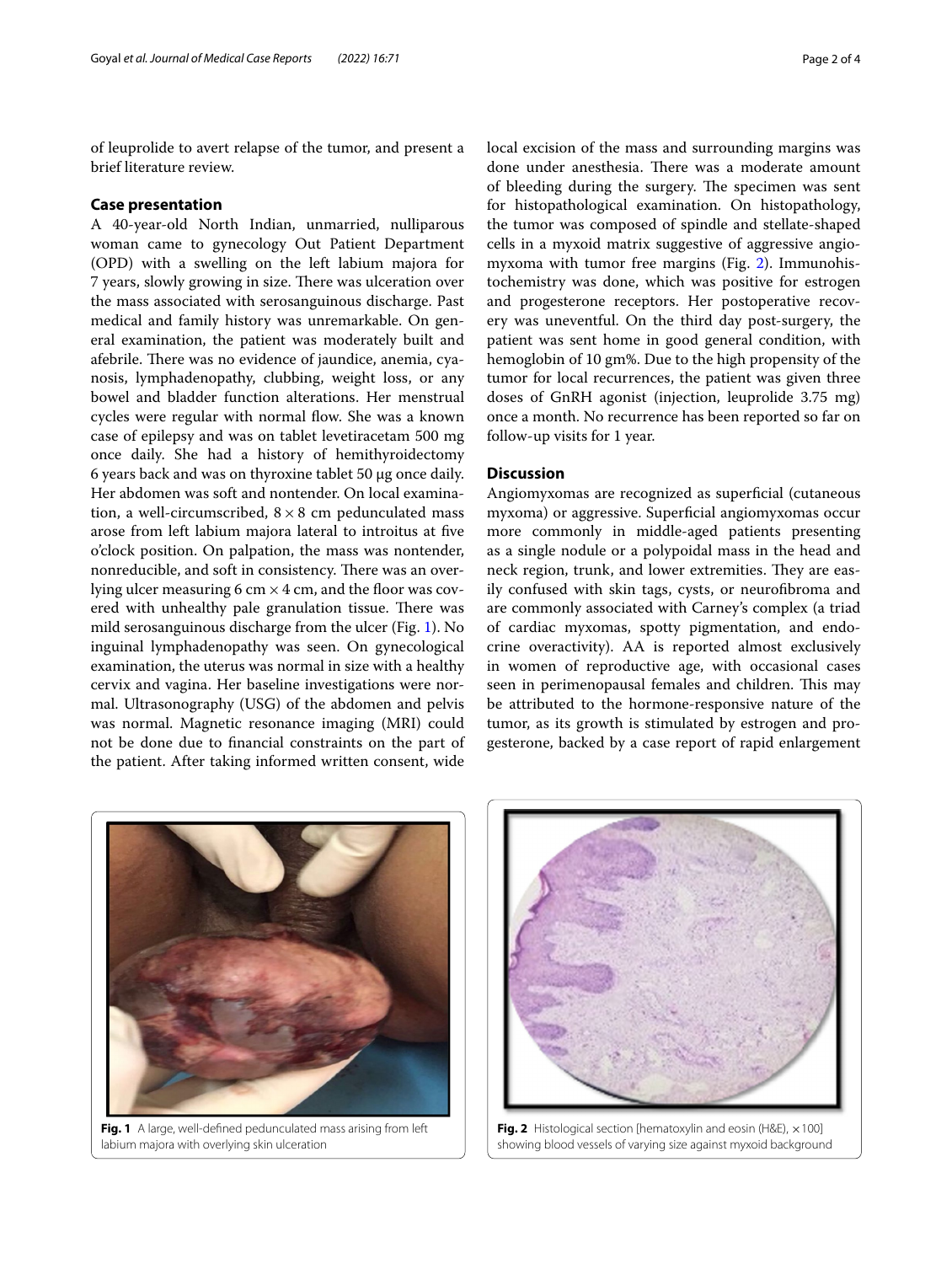during pregnancy  $[6]$  $[6]$ . The tumor is located mainly in the pelvis and perineal region. Other rare sites include lung, liver, larynx, and orbit [[3\]](#page-3-2). Occasionally, they are seen in male patients in related sites like the scrotum and inguinal region. However, the ratio of occurrence in females to males is 6:1 [[7\]](#page-3-6).

The exact pathogenesis of AA is still unclear. However, since the tumor cells express desmin and smooth muscle actin, it is believed to originate either from specialized mesenchymal cells or from the multipotent perivascular progenitor cells [\[8](#page-3-7)]. High-mobility group protein isoform I-C (*HMGI-C*) gene located in the region 12q13-15 of chromosome 12 seems to play a role in the pathogenesis of this tumor. Abnormal expression of this gene, *HMGI-C*, detected using the immunoperoxidase technique, may be a possible marker of microscopic residual disease [[9](#page-3-8)].

The patient is usually asymptomatic and presents with a slow-growing pedunculated mass in the vulva, gluteal region, or suprapubic region. Nonspecifc symptoms such as dull aching pain, the feeling of local pressure, dysuria, urinary retention, or dyspareunia may be present. The size may range from a few centimeters to  $>60$  cm. The true extent of AA is frequently underrated on gross inspection as the clinically visible tumor exhibits only a fragment of the more widespread involvement of the deeper tissues of the pelvis and retroperitoneum.

Clinically, the tumor needs to be diferentiated from angiomyofbroblastoma, Bartholin gland cyst, sarcoma botryoides, superfcial angiomyxoma, vulvar hypertrophy with lymphedema, lipoma, and sarcoma. The histological diferential diagnosis includes myxoma, myxoid liposarcoma, myxofbrosarcoma, and nerve sheath myxoma. Marked vascularity in aggressive angiomyxoma helps to differentiate it from most of the above neoplasms. The absence of lipoblasts diferentiates it from liposarcoma. AA may be commonly misdiagnosed as angiomyofbroblastoma. However, the latter is well circumscribed, more cellular, and more vascular.

Preoperative imaging is extremely important to see the extent of the tumor and plan surgical excision accordingly. On USG, it is seen as a hypoechoic or cystic mass. The mass shows a distinct feature of swirled and layered tissue on computed tomography (CT) and magnetic resonance imaging (MRI). Wu *et al.* conducted a study to evaluate the role of CT and MRI imaging techniques. They elucidated that both CT and MRI precisely predict the extent of the tumor. However, MRI is more specifc and is superior to CT when ascertaining the tumor's relation to the surrounding structures  $[9]$  $[9]$ . Thus, MRI is the investigation of choice for diagnosis and follow-up of recurrences.

Many treatment modalities have been tried with varying success. Radical surgical excision with negative margins is the conventional treatment of choice. However, it is not always possible to achieve negative resection margins as the tumor is locally infltrative, leading to high operative morbidity. Therefore, less radical surgery is recommended nowadays. Adjuvant therapy in raloxifene, tamoxifen, or GnRH agonists like leuprolide acetate and goserelin have proven benefcial where the tumor is estrogen and progesterone receptor sensitive. In a case report by Fine *et al.*, recurrent AA of the vulva was treated solely by 3 months of GnRH agonist without needing any other medical therapy or surgery [[10](#page-3-9)]. However, its long-term use may not be acceptable to the patients because of unwanted side efects (menopausal symptoms and bone loss). The diagnosis of AA in our patient was elucidated after the histopathology report, so we administered three doses of leuprolide injection for any remnant disease and avoided recurrence. Radiotherapy and chemotherapy have a limited role owing to the low mitotic activity of the tumor. AA is known for multiple local recurrences to the extent of 36–72% and may occur as early as 2 months to as late as 20 years [[11](#page-3-10)]. Begin *et al.* described nine AA cases with local recurrence, all due to incomplete excision [[12](#page-3-11)]. Han-Guerts *et al.* suggested multimodality treatment for AA: excision of the tumor without mutilation, adjuvant therapy such as arterial embolization or hormonal therapy, and radiotherapy in symptomatic patients resistant to embolization/hormonal therapy.

The tumor was conventionally considered to be nonmetastasizing. However, metastasis has been reported as an exceedingly rare event in literature. Siassi *et al.* reported a death due to multiorgan metastasis invading the peritoneum, lungs, and lymph nodes  $[13]$  $[13]$ . In another case, it occurred in a 34-year-old woman who developed several local recurrences after primary resection of an AA and subsequently died from multiple lung metastases [[11\]](#page-3-10). No evidence-based recommendations are available for post-surgery management of AA, but due to the high rate of local recurrences and possible metastasis, patients should be advised to undergo long-term follow-up until 15 years after the primary excision.

# **Conclusion**

Aggressive angiomyxoma is a rare, locally aggressive neoplasm. It should be borne in mind as a diferential diagnosis whenever a patient presents with growth in the vulvovaginal region, perineum, or pelvis. As the tumor is well known for local recurrences, timely diagnosis and management with surgical excision and adjuvant therapy are benefcial for such patients.

**Acknowledgements** None.